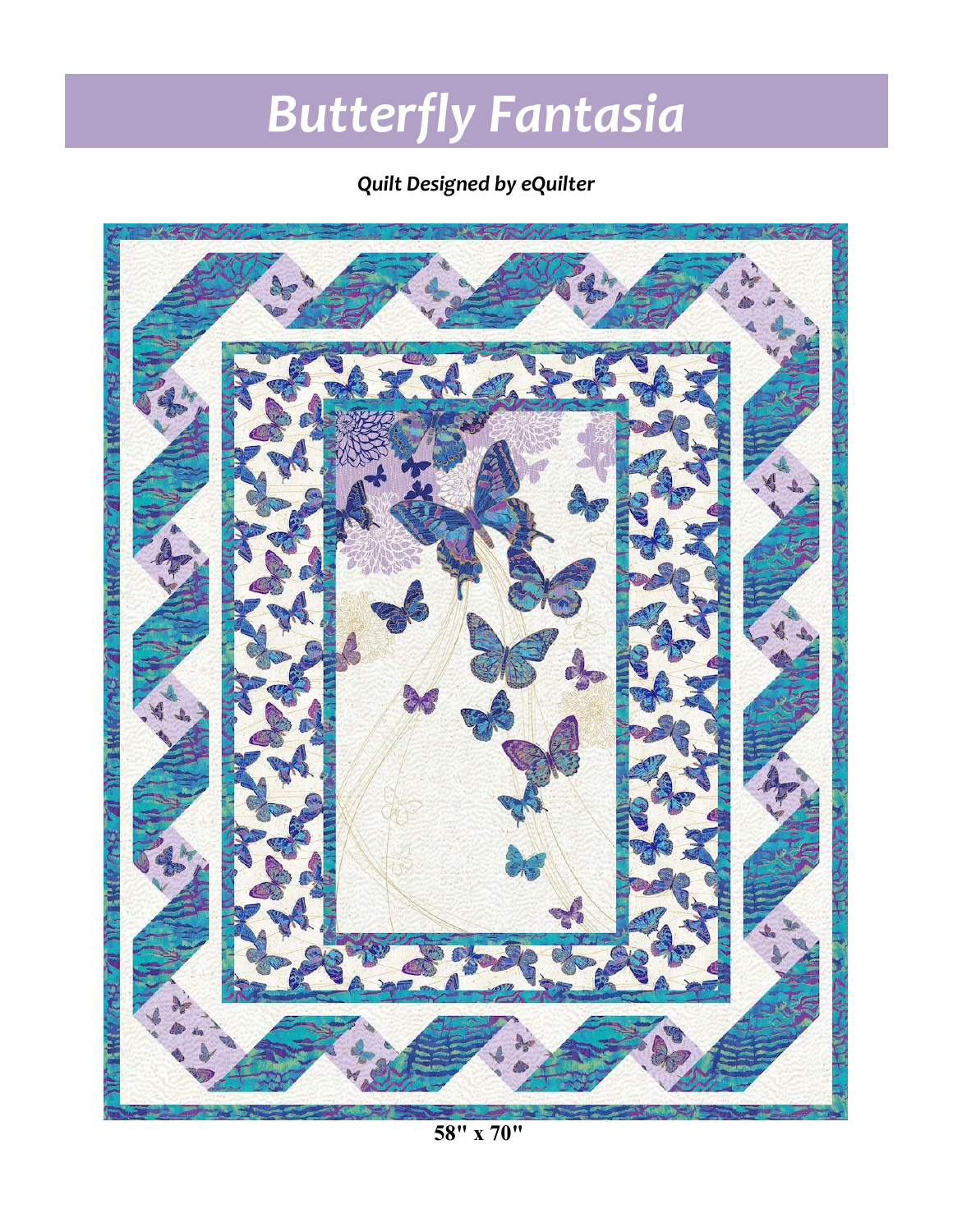#### *Please read all instructions before beginning. Pre-washing NOT recommended.*

## *Yardages and Cutting*

*WOF is 42" width of fabric from selvage edge to selvage edge. LOF is length of fabric, parallel to the selvage edges. Remove as little fabric as possible when squaring strip ends.*

#### **1 Butterfly Fantasia panel**

• Trim to 22 1/2" x 41 1/2".

#### **1 1/2 yards cream butterflies**

- 2 strips  $7 \frac{1}{2}$ " x LOF; trim to 43  $\frac{1}{2}$ " for side borders.
- 2 identical 4" x remaining WOF strips for top border.
- 2 identical 4" x remaining WOF strips for bottom border.

#### **5/8 yard lilac butterflies**

- 1 strip 7 1/4" x WOF; cut into (1) 7 1/4" square and (1) 4 3/4" x 14" rectangle. Cut the square twice diagonally to make 4 triangles.
- 2 strips 4 3/4" x WOF; cut into (14) 4 3/4" squares.

#### **1 1/4 yards cream texture**

- 2 strips  $7 \frac{1}{4}$ " x WOF; cut into  $(8) \frac{7 \frac{1}{4}}{3}$  squares and (2)  $67/8$ " squares. Cut the  $71/4$ " squares twice diagonally to make 32 triangles and the 6 7/8" squares in half diagonally to make 2 triangles.
- 11 strips 1 1/2" x WOF for borders.

#### **2 yards turquoise print**

- 1 strip 31" x WOF; cut into (11) 1 1/2" x 31" strips for side borders.
	- Cut remainder into (10) 1 1/2" x remaining WOF strips for top/bottom borders and (2) 6 7/8" x remaining WOF strips. Cut the 6 7/8" strips into (6) 6 7/8" squares.
- 2 strips  $6\frac{7}{8}$ " x WOF; cut into  $(11)$   $6\frac{7}{8}$ " squares. Cut these and the 6 squares from the previous step in half from top right to bottom left to make 34 triangles.
- 7 strips 2 1/4" x WOF for binding.

#### **4 1/8 yards of 42" backing fabric OR**

#### **4 7/8 yards of directional backing fabric**

- 2 strips 72" x WOF OR
- 2 strips 84" x WOF for directional backing

#### **OR**

- **2 1/8 yards wide backing fabric**
	- 1 piece 72" x 84"

#### **Batting**

 **•** 1 piece 72" x 84"

## *Piecing the Units*

*Use a 1/4" seam allowance for all stitching. Press seams as directed.*

1. Sew a 7 1/4" cream triangle to opposite sides of a 4 3/4" lilac square. Press seams toward the triangles. Add a turquoise triangle to the 2 long sides of the pieced strip to make (1) 12 1/2" x 6 1/2" Top/Bottom unit. Press seams toward the triangles. Repeat to make 6 units.

2. Repeat step 1 to make 8 Side units except change placement of the cream triangles on the lilac squares as shown.



 **Top/Bottom Unit — Make 6 Side Unit — Make 8**



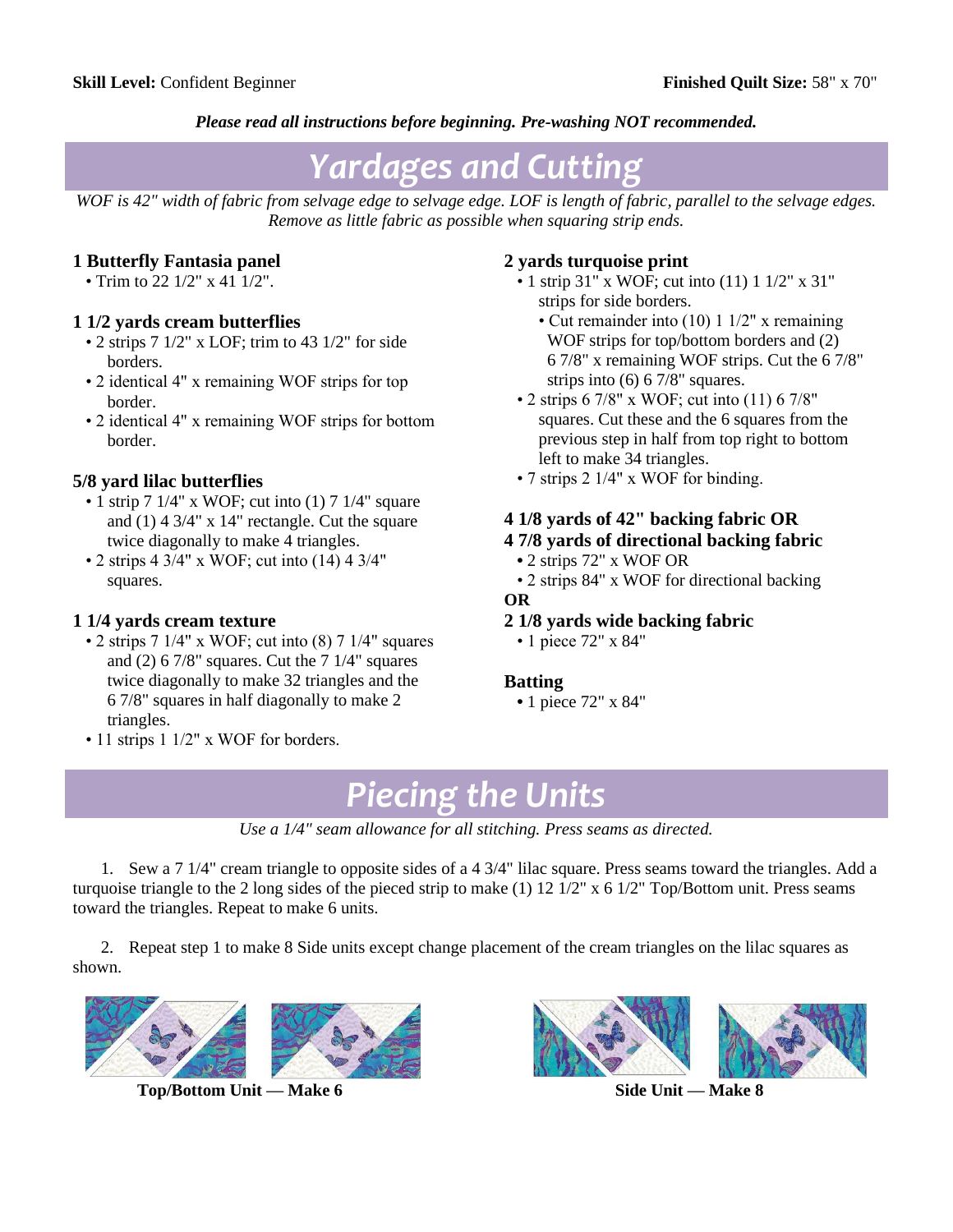3. Measure and mark 9 3/8" from the top left corner of the 4 3/4" x 14" lilac rectangle and from the bottom right corner as shown. Trim from mark to mark to make 2 angled pieces. Stay-stitch 1/8" from the angled edge of each piece to stabilize the bias edge.



**Cut 2 Angled Pieces**

4. Stitch a 6 7/8" cream triangle to the long edge of 1 angled piece and a 7 1/4" cream triangle to the opposite edge. Carefully press seams toward the triangles. Add a 6 7/8" turquoise triangle to the angled edge to complete (1) 12 1/2" x 6 1/2" Corner unit. Press seam toward the triangle. Repeat to make a second unit.



5. Sew a 7 1/4" lilac triangle to 1 short side of a 7 1/4" cream triangle. Press seam toward the lilac triangle. Add a 6 7/8" turquoise triangle to complete (1) 6  $1/2$ " x 6  $1/2$ " End unit. Press seam toward the triangle. Repeat to make a second unit. *Set aside the 2 remaining 7 1/4" lilac triangles for another project.*

6. Stitch a cream 6 7/8" triangle to a turquoise 6 7/8" triangle on the long edges to complete (1) 6  $1/2$ " x 6  $1/2$ " Triangle unit. Press seam toward the turquoise triangle. Repeat to make a second unit.





 **End Unit — Make 2 Triangle Unit — Make 2**

## *Completing the Quilt*

*Refer to the exploded quilt diagram on the next page throughout the following steps.*

1. Sew the 1 1/2" x 31" turquoise strips short ends together to make a long strip. Press seams to 1 side. Cut into 2 strips each 68 1/2", 50 1/2" and 41 1/2".

2. Repeat with the 1 1/2" x remaining WOF turquoise strips, cutting 2 strips each 58 1/2", 40 1/2" and 24 1/2".

3. Stitch the 41 1/2" turquoise strips to the long sides of the panel rectangle and the 24 1/2" strips to the top and bottom. Press seams toward the strips.

4. Sew the 7 1/2" x 43 1/2" cream butterflies strips to the long sides of the framed panel. Press seams toward the strips.

5. Stitch 2 identical 4" x remaining WOF cream butterflies strips short ends together to make a long strip, matching print at the seam as much as possible. Trim to 38 1/2". Repeat with the second set of strips. Sew the strips to the top and bottom of the framed panel. Press seams toward the strips.

6. Repeat step 1 with the 1  $1/2$ " x WOF cream texture strips, cutting 2 strips each 52  $1/2$ ", 42  $1/2$ ", 66  $1/2$ " and 56 1/2". Sew the 52 1/2" strips to the long sides of the quilt center and the 42 1/2" strips to the top and bottom. Press seams toward the strips.